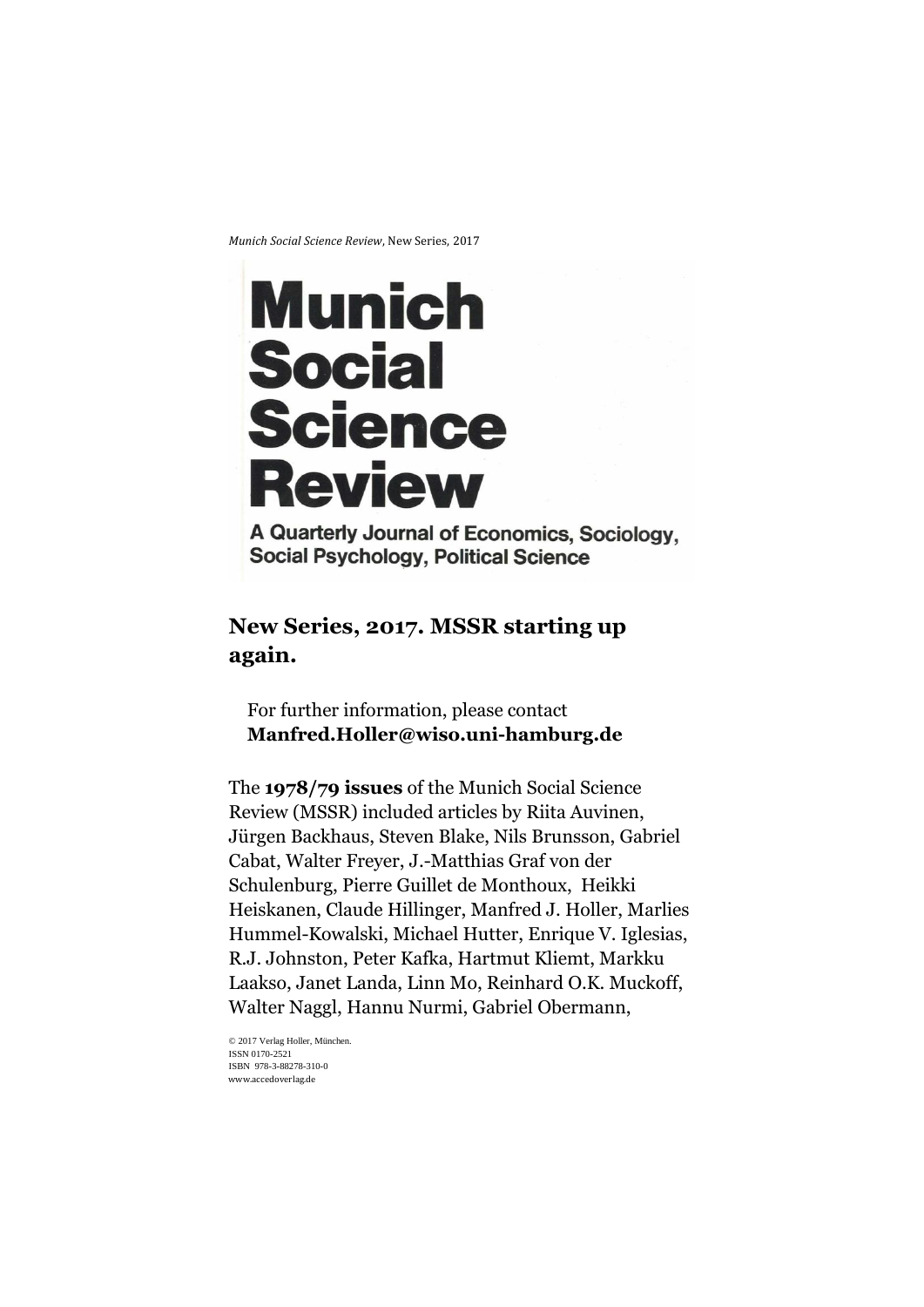Alexandra Post, Switlana Romaniuk, Friedrich Schneider, William Schein, and Klaus Schüler.

### **For further information on the contents, see below.**

# **Information for Contributors**

- 1. Papers must be in English.
- 2. Manuscripts should be around 7000 words. Longer manuscripts will be accepted for review following consultation with the Managing Editor. Manuscripts should be at least 12pt type, 1.5 line spaced throughout (including footnotes), with 3cm margins. All pages should be numbered consecutively. Titles and subtitles should be short.
- 3. The *first page* of the manuscript should contain the title, the name(s), institutional affiliation(s), postal address and e-mail address of the author(s), and an abstract of not more than 150 words. For multiple authored papers, the corresponding author to whom proofs should be sent should be clearly indicated. *Acknowledgements* and information on grants received can be given in a section headed 'Acknowledgements' at the end of the paper but before the list of references.
- 4. *Mathematics* should be kept to a minimum. *Important formulae* (dis-played) should be numbered consecutively throughout the manuscript as (1), (2), etc. on the right-hand side of the page.
- 5. *Footnotes* should be kept to a minimum and numbered consecutively throughout the text. Footnotes should not include formulae.
- 6. In the text, *references* to publications should appear as follows: "Fustel de Coulanges (2006: 68) reported that …" or "This problem has been a subject in literature before (e.g., Fustel de Coulanges 2006: 68)." At the end of the manuscript (after any appendices), the complete references should be listed as:

#### *For monographs:*

Fustel de Coulange, N.D. (2006), *The Ancient City: A Study of Religion, Laws, and Institutions of Greece and Rome* (Org.: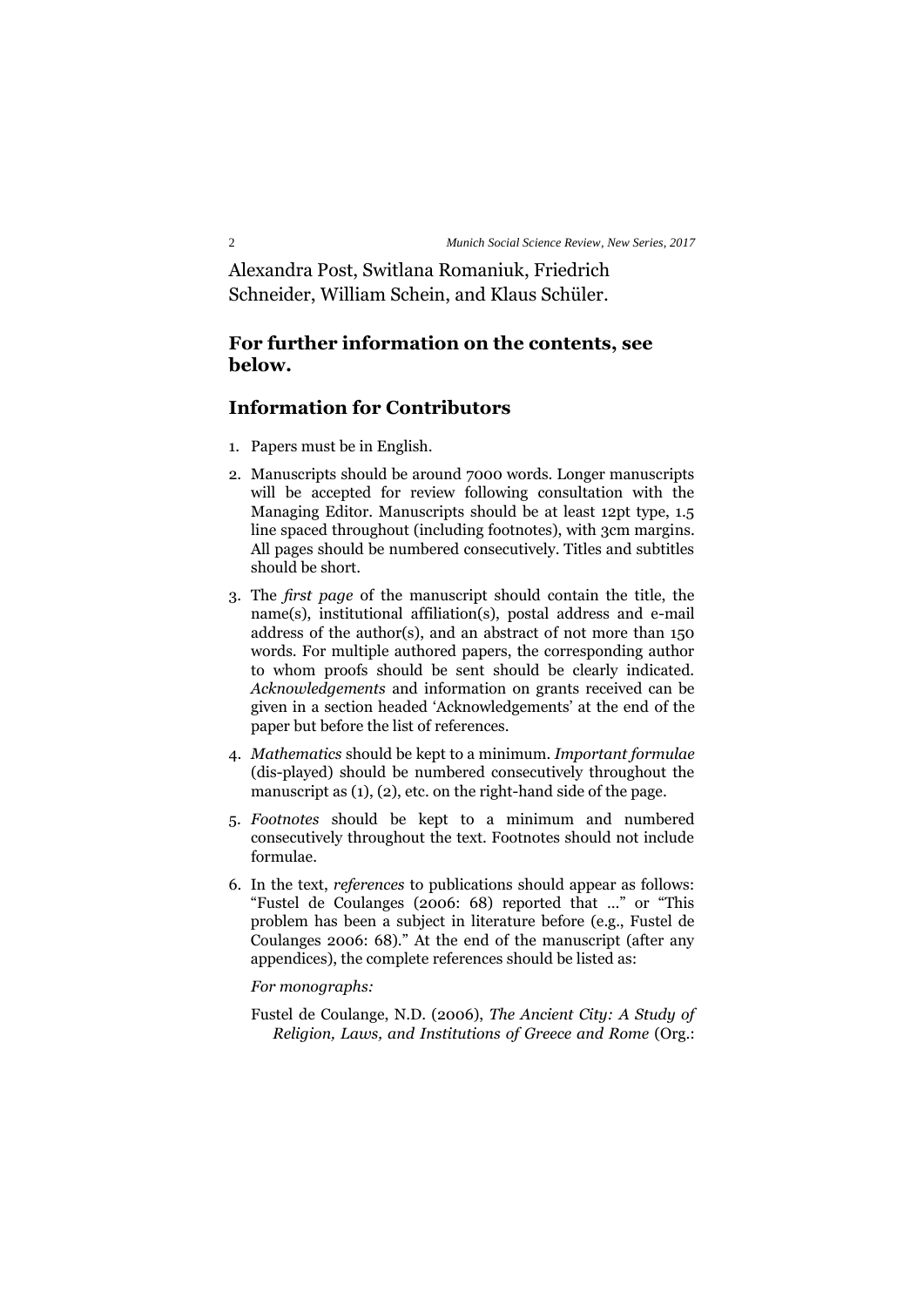*La cité antique*, Paris 1864), Mineola, NY: Dover Publications.

*For contributions to collective works:*

Bertini, C., Gambarelli, G., and I. Stach (2013), "Apportionment Strategies for the European Parliament," in: M.J. Holler and H. Nurmi (eds.), *Power, Voting and Voting Power: 30 Years After*, Heidelberg et al: Springer.

#### *For periodicals:*

- Tridimas, G. (2013), "Homo Oeconomicus in Ancient Athens: Silver Bonanza and the Choice to Build a Navy," *Homo Oeconomicus* 30: 435-458.
- 7. The author(s) should make sure that there is a strict one-to-one correspondence between the names (years) in the text and those on the list.
- 8. All mathematical expressions, either in-line or set-off, should be entered using an equation editor.
- 9. All graphs and diagrams should be referred to as *figures* and should be numbered consecutively in the text in Arabic numerals. Care should be taken that lettering and symbols are of a comparable size.
- 10. Unessential tables (and unessential mathematical expressions) should be eliminated from the manuscript. Tables should be structured so that they fit to the final page size. They should be numbered consecutively in the text in Arabic numerals. If not inserted in the text, insertion points should be indicated.

Please note that manuscripts that do not conform to the above instructions may be returned for the necessary revision *before publication.* Page proofs will be sent to the corresponding author.

*Submissions* are to be sent electronically (preferably in PDF format) to

#### **Manfred.Holler@wiso.uni-hamburg.de**

Submission of a paper will be held to imply that it contains original unpublished work and is not being submitted for publication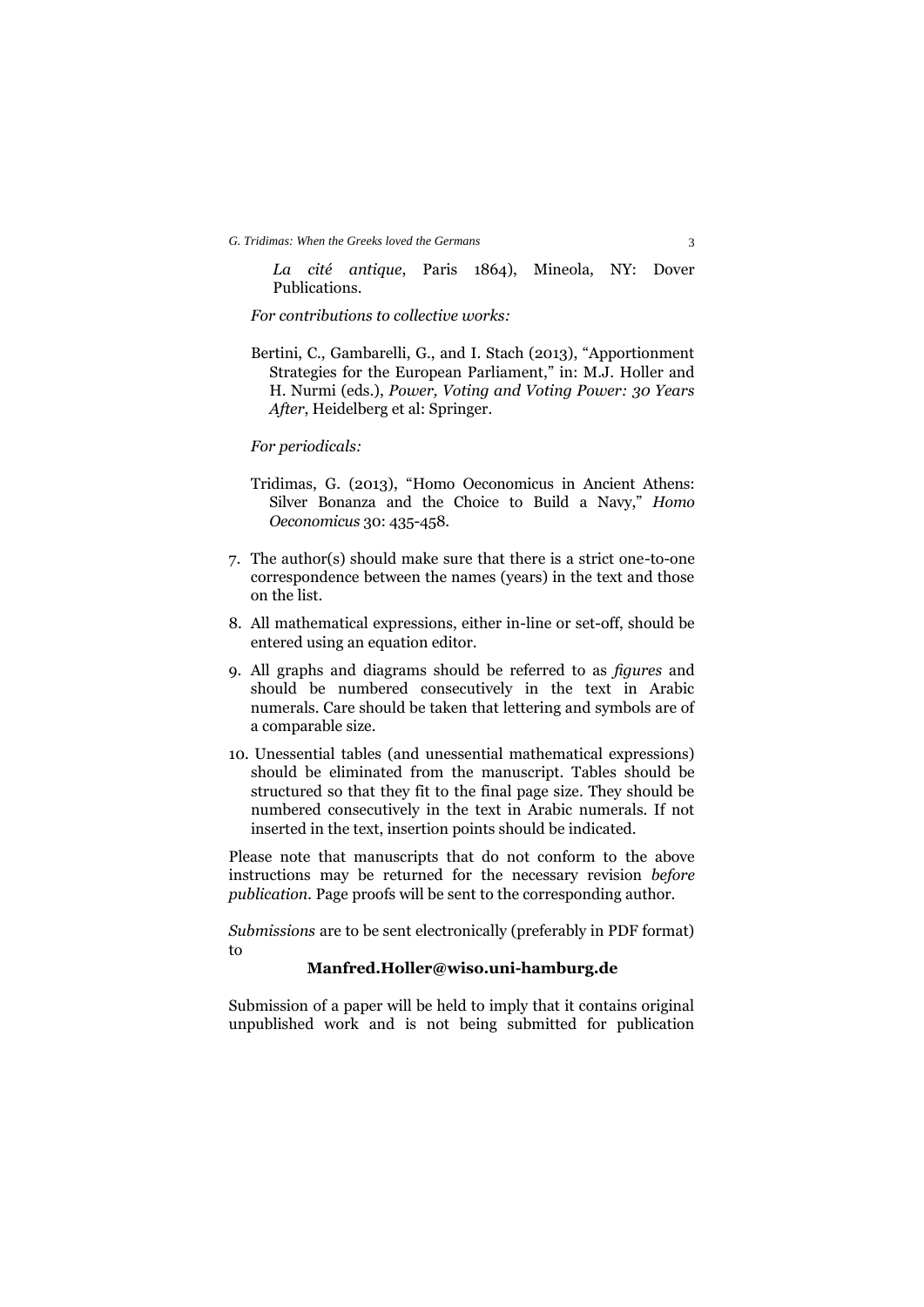elsewhere. The editors do not accept responsibility for damage or loss of submissions.

#### *A copy of the printed volume is supplied free to the author.*

#### **Munich Social Science Review 1978/1**

Hannu Nurmi, On the Economic Theories of Political Institutions; Hartmut Kliemt, The "Loose" in Economic Theories of Political Institutions: A Comment; Norbert Leudemann, The Social Contract – A Graphic Manfred J. Holler, Public Choice: Competition and Co-operation in a Two Party Spatial Model; Hans-Jörg Frahm, Manfred J. Holler and William Schein, A Methodology for Analyzing Voting Behavior; Johann Wolfgang v. Goethe, How to create money; Alexandra Post, A Hypothetical Model for an International Deepsea Mining Regulatory Authority.

# **Munich Social Science Review 1978/2**

Pierre Guillet de Monthoux, Action and Existence: The Anarchoexistentialist View of Organisation; Manfred J. Holler and William Schein, Party Strategy and Inperfect Information; Friedrich Schneider, Different (Income) Classes and Presidential Popularity: An Empirical Analysis;

Manfred J. Holler, The Political Business Cycle: An Introductory Note;

Claude Hillinger and Klaus Schüler, Cyclical Fluctuations of the German Economy: A Continuous-time Econometric Model;

William Schein, Which came First – the Chicken or the Egg: A Note on Inflation;

Peter Kafka, On the World's Ends.

#### **Munich Social Science Review 1978/3**

R.J. Johnston, Political Geography and Political Power; Mark Twain, Political Economy; Heikki Heiskanen and Riita Auvinen, Towards a Theory of Justice; Jürgen Backhaus, Lawyer's Economics vs. Economic Analysis of Law;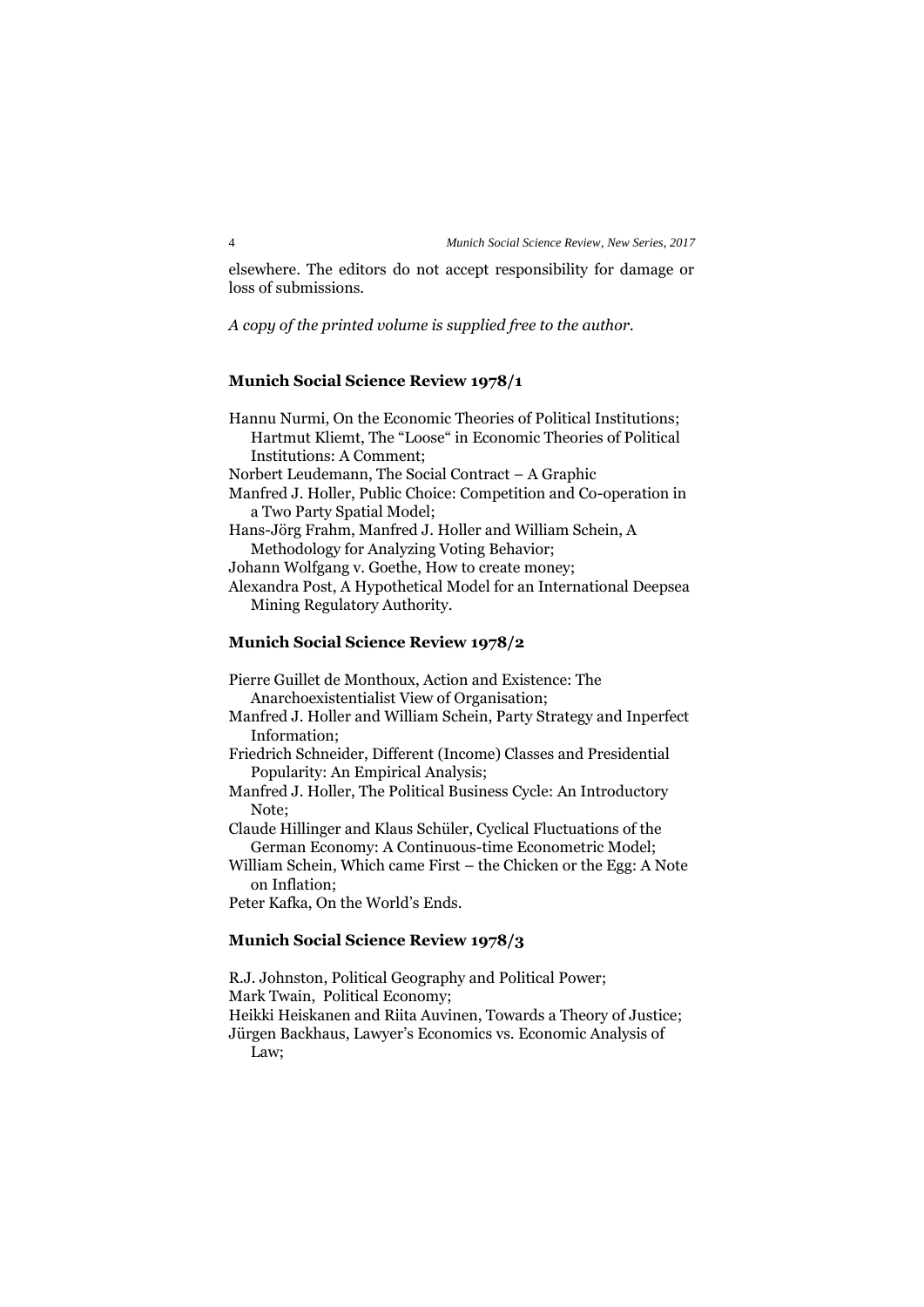Pierre Guillet de Monthoux, Action and Existence: The Anarchoexistentialist View of Organisation.

#### **Munich Social Science Review 1978/4**

Hannu Nurmi, Power and Support: The Problem of Representative Democracy;

Manfred J. Holler, A Priori Party Power and Government Formation;

Tax Matters

Pierre Guillet de Monthoux, Action and Existence: The Anarchoexistentialist View of Organisation ;

Michael Hutter, From Pigovian Analysis to Property Rights Theory; Norbert Leudemann, Expected Utility;

J.-Matthias Graf von der Schulenburg, Moral Hazard and the Allocative Effects under Market Insurance and Compulsory Insurance;

Hartmut Kliemt, Can there be Any Constitutional Limits to Constitutional Powers.

#### **Munich Social Science Review 1979/1**

Linn Mo, Is Field Work Scientific?

- Markku Laakso, Thresholds for proportional Representation: Reanalyzed and Extended;
- Manfred J. Holler, Two Views on Political Representation;
- Claude Hillinger, Consumption and the rate of Interest under the Permanent Income Hypothesis;

Steven Blake, Towards a Theory of Development;

Enrique V. Iglesias, Latin America in the World Economy: The Perspective of Cepal;

Reinhard O.K. Muckoff, Science and Politics: About the Impact of Socio-economic Research and Political Decision Making in Africa;

Switlana Romaniuk, Karl Marx – The Theory of Development; Seventeen Laws of Knowledge.

#### **Munich Social Science Review 1979/2**

Janet Landa, Money and Alternative Institutional Arrangements for Achieving Ordered Anarchy;

Nils Brunsson, The Fallacy of Accepting Everything as a Strategy of Change;